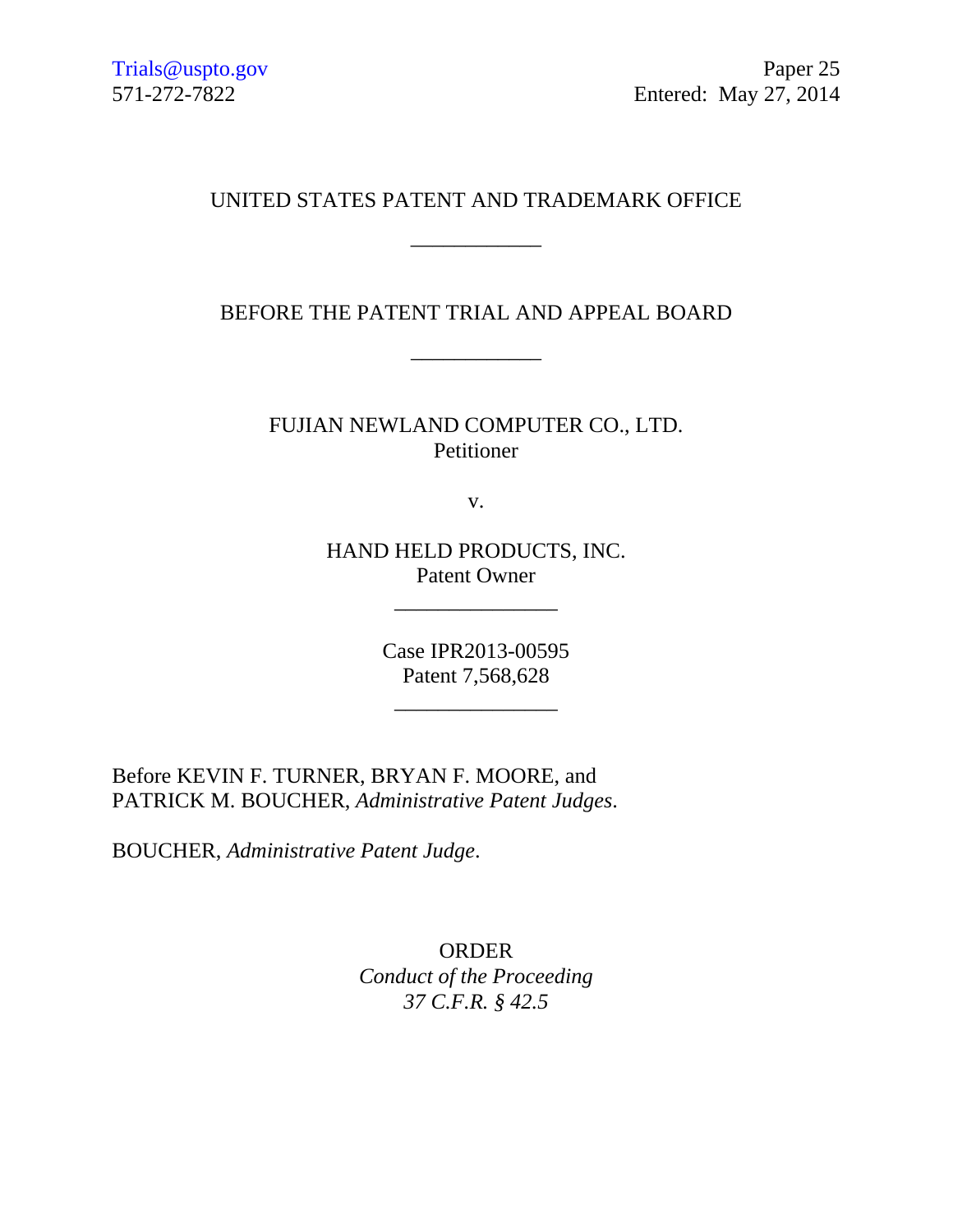## IPR2013-00595 Patent 7,568,628

A conference call was held on May 23, 2014 between counsel for the parties and Judges Turner, Moore, and Boucher in response to Patent Owner's request to discuss a proposed motion to exclude evidence. Counsel for Patent Owner indicated that the call was being transcribed. Patent Owner is requested to file the transcript with the Board as an exhibit as soon as it is available.

During the call, Patent Owner contended that Petitioner's witness, Dr. Dennis Deppe, indicated during his deposition that he had not read the principal reference relied on by Petitioner—U.S. Patent Publication No. 2004/0190092 (Ex. 1005)—in its entirety. Patent Owner further contended that Dr. Deppe was consequently unwilling or unable to respond to questions about the reference and unwilling or unable to testify whether the teachings of certain references could be combined. In support of its contentions, Patent Owner filed, without authorization, a "rough copy" of the transcript of Dr. Deppe's deposition with exhibits (Exhibits 2005–2015). As a result of these contentions, Patent Owner argues that Dr. Deppe's declaration testimony (Ex. 1004) should be excluded. To that end, Patent Owner seeks permission to file a motion to exclude the declaration testimony of Petitioner's witness, Dr. Dennis Deppe.

Petitioner responded that Patent Owner's contentions are "harsh mischaracterizations" and that any weaknesses in Dr. Deppe's deposition testimony relate to the weight that should be afforded his deposition and declaration testimony, not to their admissibility.

The Board advised the parties that the scheduling order (Paper 16) in this proceeding sets forth a timetable for filing motions to exclude evidence, as well as for filing oppositions and replies to such motions. Both parties will have an opportunity to address the issues raised by Patent Owner on that timetable: "Once the time for taking discovery in the trial has ended, the parties will be authorized to

2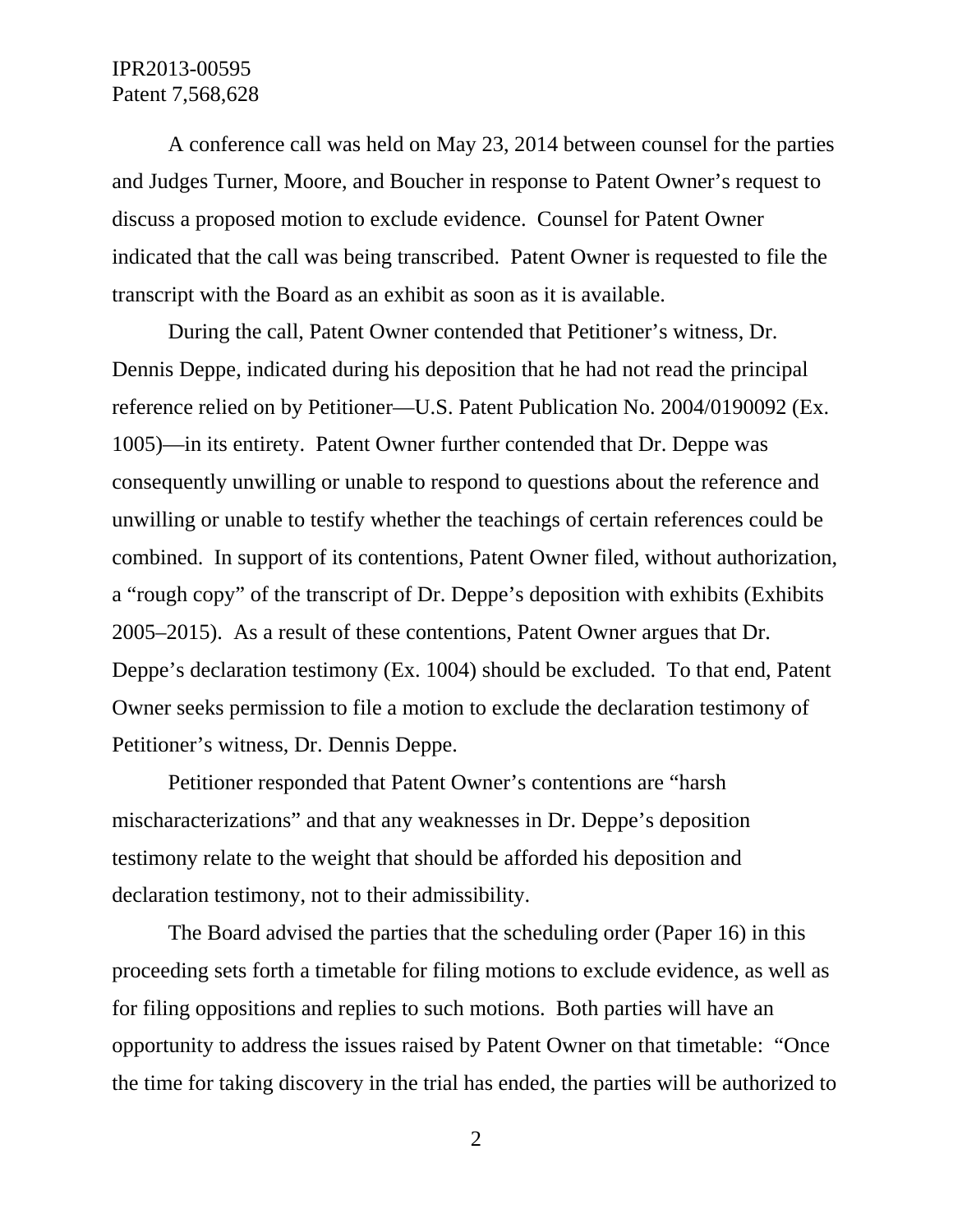IPR2013-00595 Patent 7,568,628

file motions to exclude evidence believed to be inadmissible." 77 Fed. Reg. 48,756, 48,758 (Aug. 14, 2012). At this time, we see no compelling reason to deviate from that timetable. The Board further advised Patent Owner of its unwillingness to reach a decision based on a rough deposition transcript, and advised Patent Owner to file the final transcript if and when it files a paper, in accordance with the scheduling order, that relies on Dr. Deppe's testimony as evidence. Accordingly, we order that the rough transcript, including its exhibits, be expunged. 37 C.F.R. § 42.7(a).

We take this opportunity to remind the parties that they are encouraged to communicate with each other prior to initiation of a conference call with the Board in an effort to resolve disagreements and/or to narrow the issues surrounding unresolved disagreements.

It is

ORDERED that exhibits 2005–2015 are expunged, and

FURTHER ORDERED that Patent Owner's request for authorization to file a motion to exclude, at this time, is *denied*.